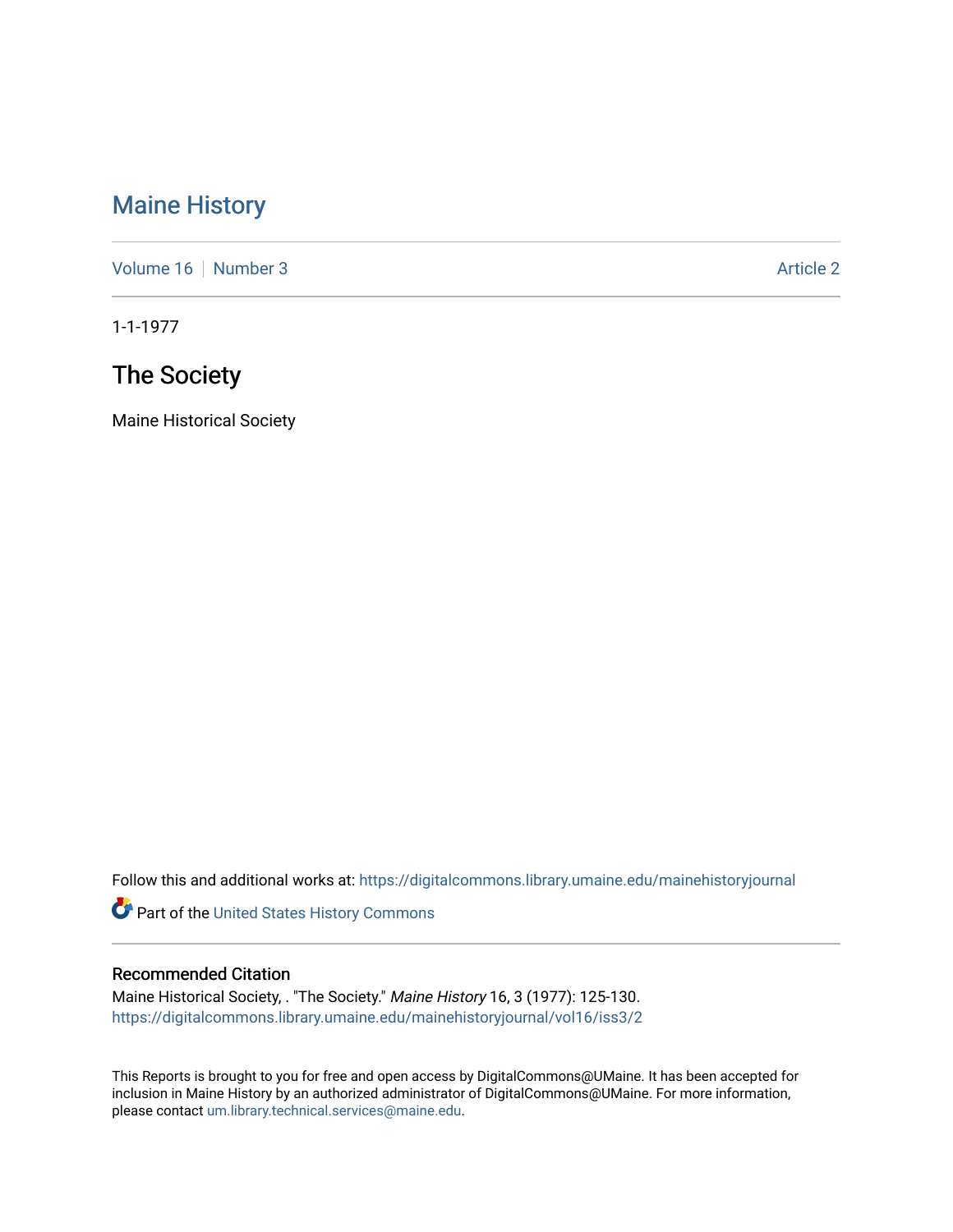# *Maine Historical Society Quarterly*

**Volume 16, Number three Winter, 1977** 

**Published quarterly at 485 Congress Street Portland, Maine 04111**

## *THE SOCIETY*

Plans are underway for the Society's 155th Annual Meeting to be held on Saturday, June 18th at Farmington, Maine. Please mark your calendars. After the regular business meeting and luncheon, there will be a special afternoon tour of three historic sites: the Little Red Schoolhouse Museum, the Nordica Homestead, and the Unitarian Church, all in Farmington. This will be the first time the Maine Historical Society has met at Farmington, and since the Annual Meeting is usually attended by many out-of-state members, it was thought appropriate to give all a chance to become better acquainted with a particularly appealing and historic section of the state. Full particulars of the meeting will be mailed with the formal announcement at a later date.

The Maine Historical Society is one of the co-sponsors of what promises to be an interesting and important conference on Maine's resources. The conference will take place on the campus of the University of Maine at Orono, Friday, April 22nd, and we urge all members of the Society to attend. Since the conference is supported by the Maine Council for the Humanities and Public Policy and the National Endowment for the Humanities, there is no registration fee or advance registration. Program for the day: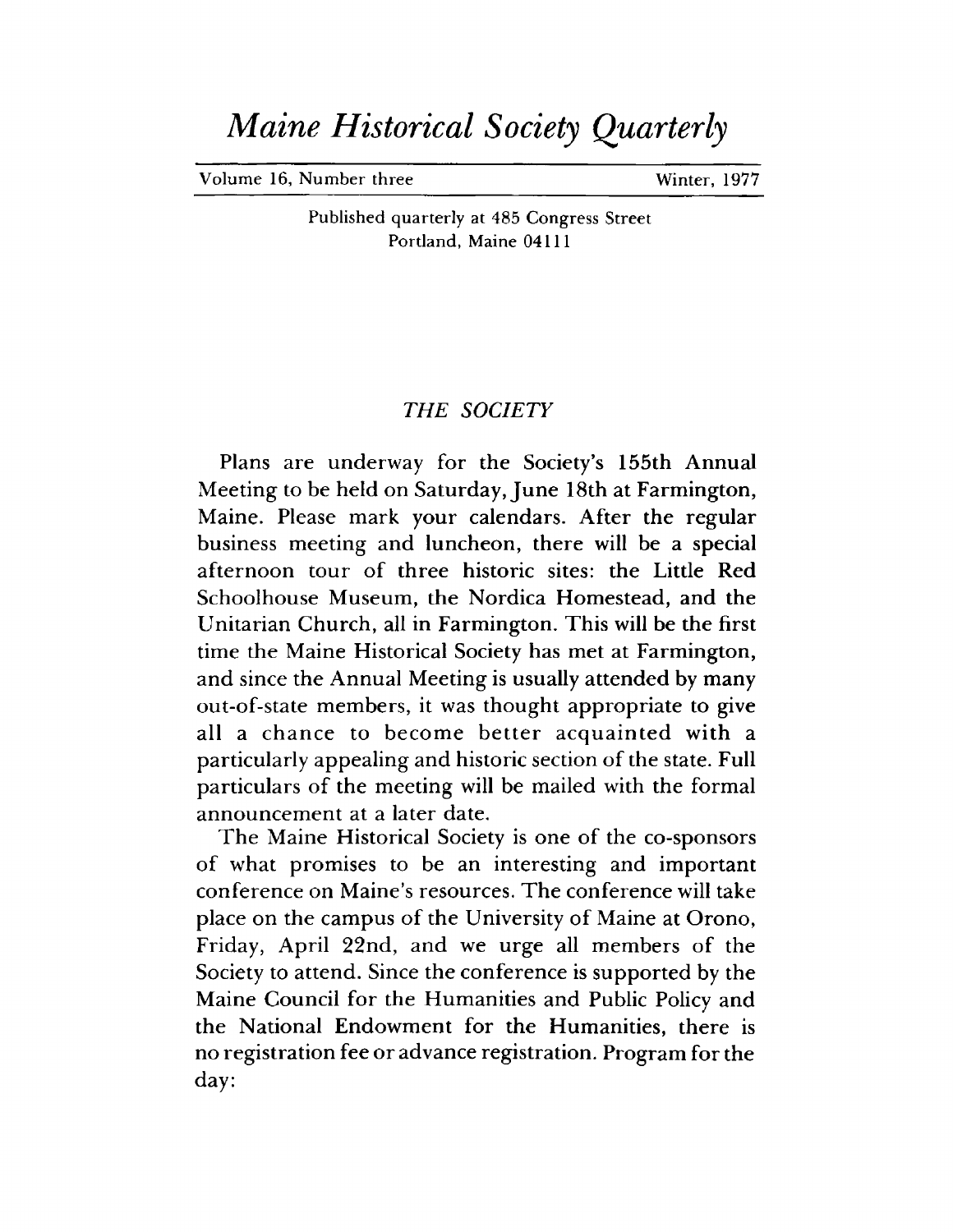#### **MAINE RESOURCE HERITAGE CONFERENCE**

**Lown Room, Memorial Union University of Maine at Orono Friday, April 22, 1977**

**9:30 A.M. Registration**

10:00 A.M. Welcome: Dean Gordon Haaland, College of Arts **and Sciences, UMO**

**Session 1 "Maine's Forest Resource"**

**Chairman: Gerald Morris, Maine Historical Society**

**"Maine's Forest: 1820-1970" (tentative title)**

Dr. David Smith, Professor of History, **UMO**

**Comment: George Sawyer, Ashland, Maine**

**Harold Young, Director, Complete Tree Institute, UMO**

**Richard Barringer, Commissioner of Conservation, State of Maine** 

- **11:30 A.M. Discussion**
- **12:30 P.M. Lunch (No formal arrangements. Dining facilities available in Memorial Union.)**
- **1:30 P.M. Session 2 "Maine's Marine Resource"**

**Chairperson: Mrs. Dorris Isaacson, Maine League of Historical Societies and Museums**

**"M aine's Marine Resource: 1820- 1970" (tentative title)**

**Mr. Ernest Dodge, Director, Peabody Marine Museum, Salem, Massachusetts**

**Comment: J.R. Wiggins, Publisher, Ellsworth American**

**Wayne M. O'Leary, Graduate Student, UMO**

**Stanley Tupper, Boothbay Harbor**

**3:00 P.M. Discussion**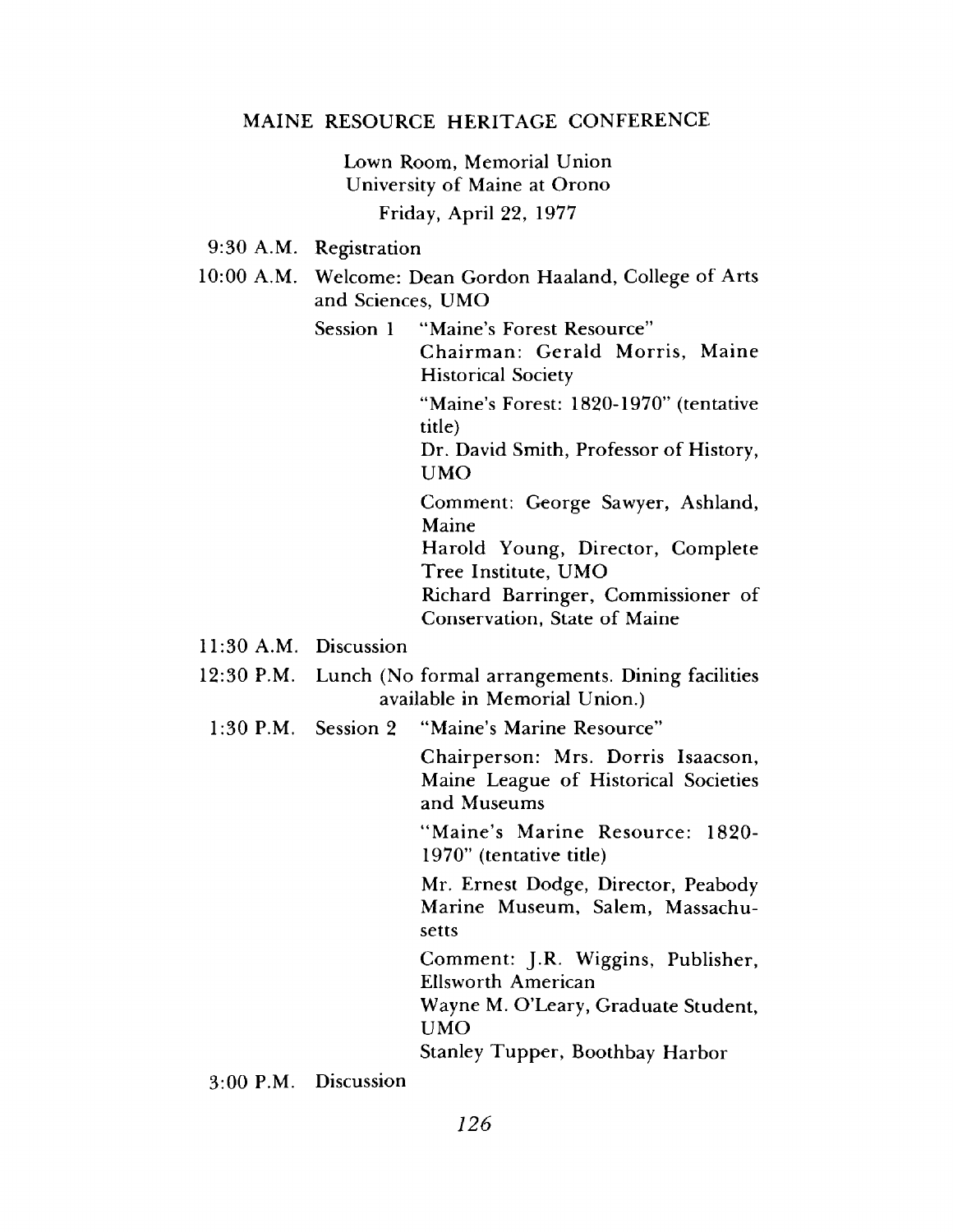- 4:00 P.M. Summary and Overview Dr. Arthur M. Johnson, A & A Bird Professor of History, UMO
- 4:15 P.M. Adjourn

Sponsored by the Department of History, University of Maine at Orono, Maine Historical Society, Maine League of Historical Societies and Museums, and Maine Academic Historians with the support of the Maine Council for the Humanities and Public Policy and the National Endowment for the Humanities.

### *Membership*

The new Family Membership category instituted this year has proven popular with many of our members. Families who have subscribed to this category of membership may wish to write for additional membership cards for their children under eighteen years of age.

It is always a pleasure to acknowledge the support given by the business community to this Society. Their welcome interest has grown steadily during the brief period this category has been in existence. We are pleased to report that seven new institutions have joined us during the current year.

#### *New Members*

*From MAINE Augusta:* Miss Jane E. Radcliffe *Bangor:* Mrs. Betty R. Grant, Mr. Wayne Reilly *Bath:* Col. & Mrs. Joseph J. Rogers *Biddeford:* Mr. John D. Roberts *Bridgton:* Mr. Thomas C. Hubka *Brunswick:* Mrs. Bernard Alexander *Calais:* Mr. John J. Robinson *Cape Elizabeth:* Mrs. Julia D. Keane, Mr. & Mrs. Frank N. Strout, Mrs. Thomas E. Summers, Mrs. Anne W. Van Lonkhuyzen *Dresden:* Mr. Charles G. Bolte *East Waterboro:* Mrs. Jane A.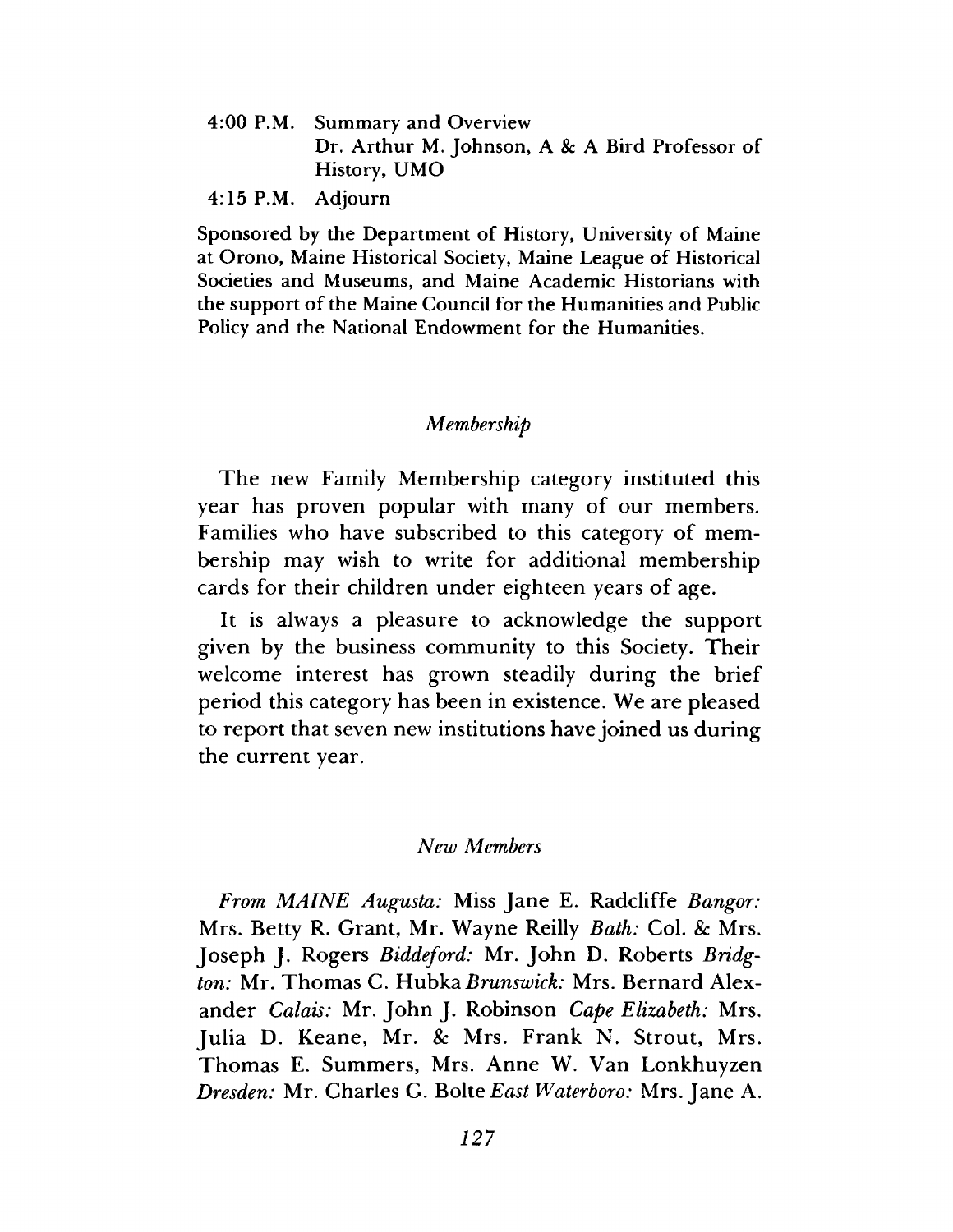McGrath *Falmouth:* Mr. Philip L. Moore *Gardiner:* Mrs. William K. Harvey *Gorham:* Mr. David M. Plowman *Hallowell:* Mrs. Madelyn H. Stanley*Kittery Point:* Mr. Frank Butterworth, Jr. *New Gloucester:* Mr. John D. Rice, Jr. *Northeast Harbor:* Mr. Charles H. Jones *North Windham:* Mrs. Alma M. Clements *Norway:* Mrs. Eleanor H. Schiavi *Oakland:* Mr. George C. Putnam *Old Orchard Beach:* Mr. Ernest Brousseau, Mrs. Orely M. Gifford *Princeton:* Mrs. Sharon J, Holt *Portland:* Mrs. Paula T. Johnson, Mrs. Susan D. Jones, Mrs. Florence Perry, Mr. Joel B. Russ, Mr. David Schurman, Mrs. Donald M. Stoddard *Prouts Neck:* Mr. David L. Elliott, Mrs. Phineas Sprague *Saco:* Miss Marguerite E. Ouellette *St. Albans:* Mrs. Lowell E. Knowles *Sorrento:* Mr. Stephen Wheatland *South Freeport:* Ms. Barbara P. Hadlock, Mrs. Eleanor H. Saunders *South Portland:* Mr. Francis J. Devine, Miss Rosella A. Loveitt, Ms. Rita B. Preston, Ms. Eleanor Sprague *Springvale:* Mrs. Amanda L. Bond *Westbrook:* Mr. Daniel J. Crowley, Mrs. Louis A. Paquin *Winthrop:* Mr. David S. Cook *Wiscasset:* Mrs. Lloyd Lowndes *York Harbor:* Mr. Thayer Cumings, Mr. Laurence A. Ladd.

*Other States CONNECTICUT Hadlyme:* Mr. & Mrs. Lyttleton B. P. Gould, Jr. *MARYLAND Baltimore:* Mr. Robert C. Starratt *MASSACHUSETTS Auburn:* Miss Linda C. Whitehead *Melrose:* Mr. Emery W. DeBeck *Scituate:* Mr. William H. Eaton *NEW YORK New York:* Mr. Thomas V. Lange, Mr. Thomas A. Rexdale *Port Chester:* Mr. Charles W. Goodwin *Saugerties:* Rev. LeRoy Suess *PENNSYLVANIA Chadds Ford:* Mr. Richard R. Lunt *Uniontown:* Mr. John R. Lawrence *WASHINGTON Seattle:* Mr. Mark Bacon.

## *Life Members*

Mr. William C. Pierce *West Baldwin*, *Maine*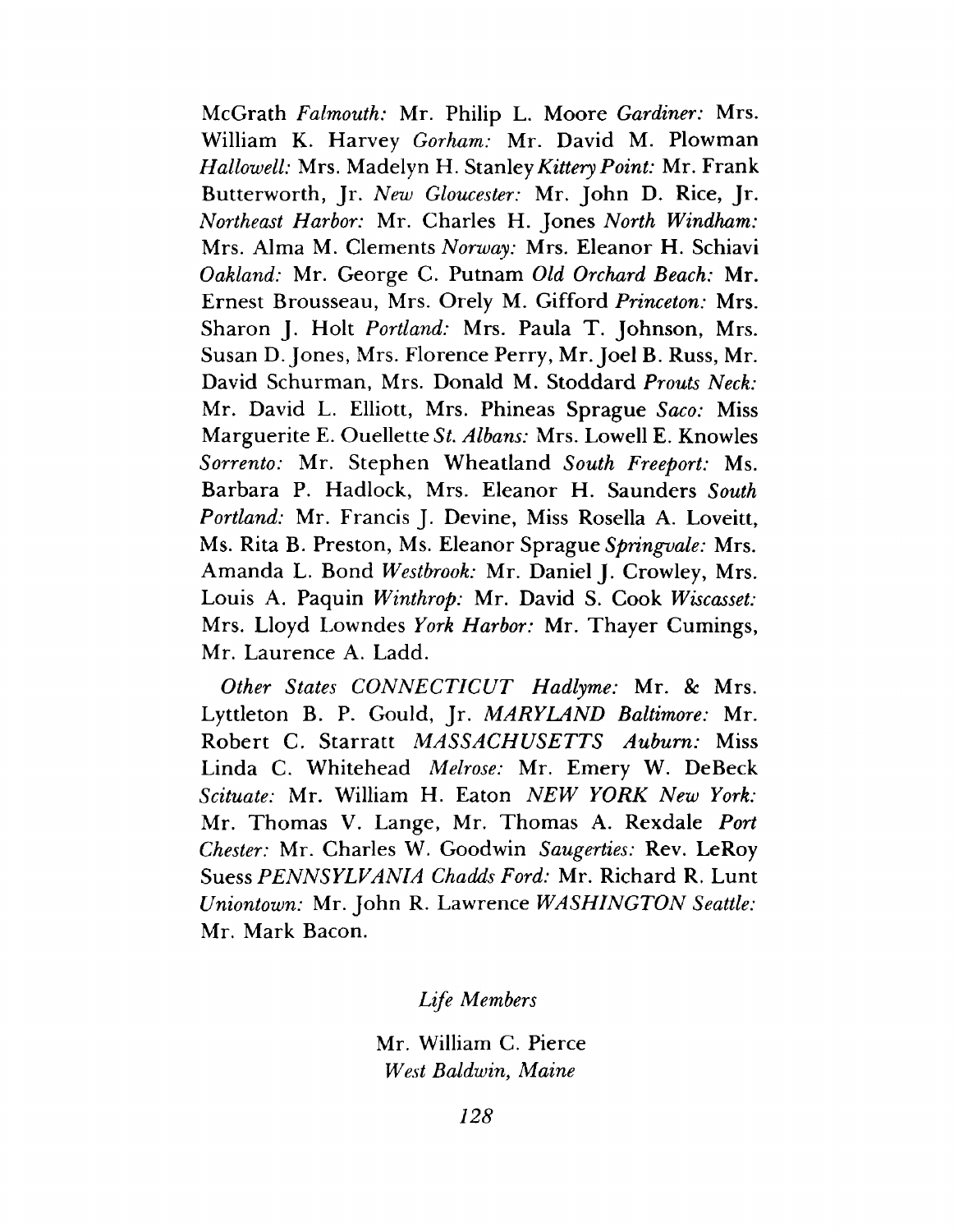*Corporate Members*

Acme Engineering Company *Portland, Maine*

Bancroft *8c* Martin, Inc. *South Portland, Maine*

Canal National Bank *Portland, Maine*

Casco Bank & Trust Company *Portland*, *Maine*

Casco Printing Company *Portland, Maine*

The Courier-Gazette *Rockland, Maine*

The Dartmouth Company *Portland, Maine*

Down East Magazine *Camden, Maine*

Drummond, Wescott *8c* Woodsum *Portland, Maine*

International Marine Publishing Company *Camden, Maine*

> Loring Short *8c* Harmon *Portland, Maine*

Machias Savings Bank *Machias, Maine*

Maine Central Railroad Company *Portland, Maine*

Maine Radio & Television Company *Portland, Maine*

Maine Society Sons of the American Revolution *West Buxton, Maine*